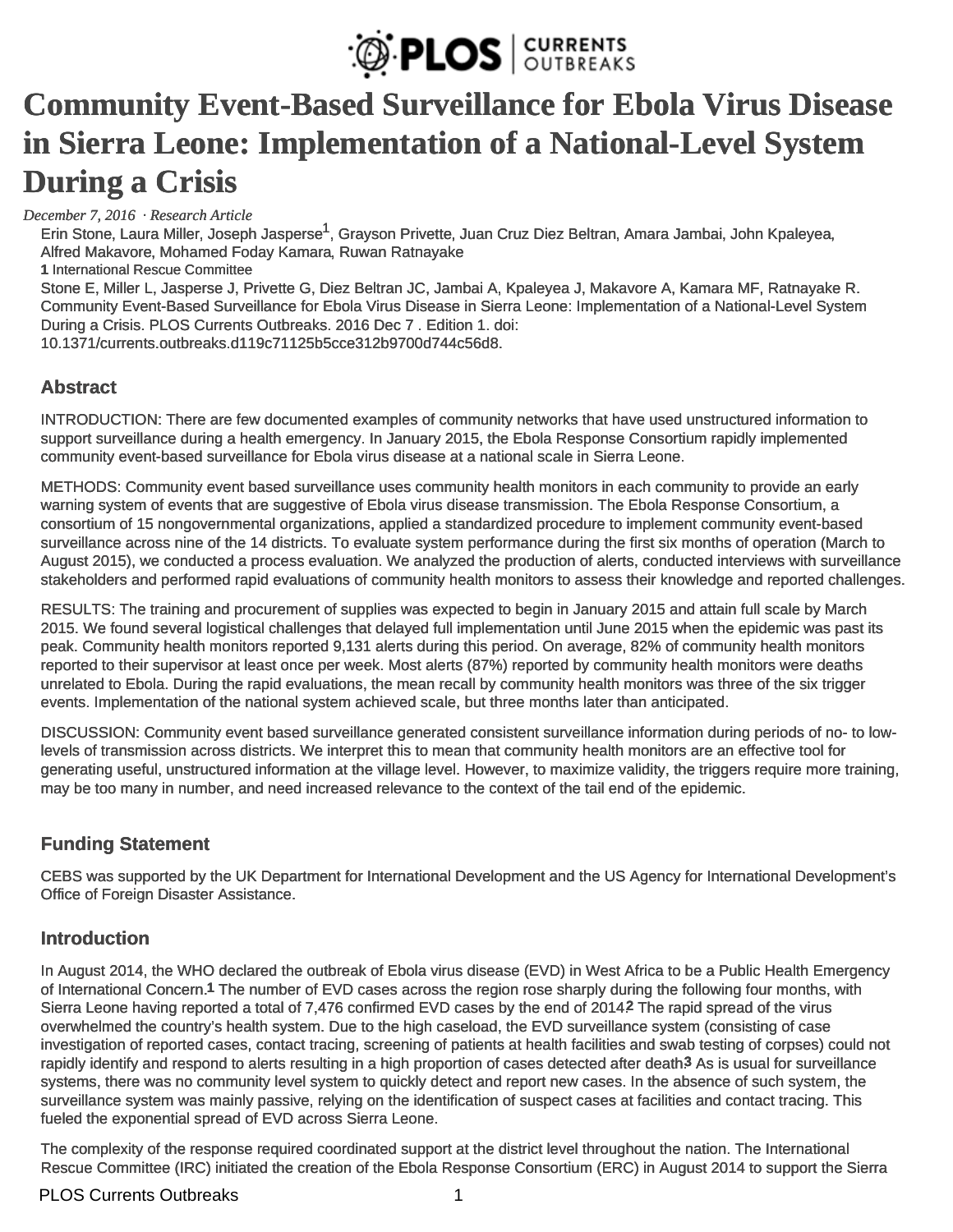Leone Ministry of Health and Sanitation (MoHS) in the EVD response. The ERC is a consortium of 15 NGOs with operational presence across the country backing this response through the implementation of district-wide programs in surveillance, infection prevention and control in primary health care facilities, and water, sanitation, and hygiene.

Although past EVD outbreaks highlighted the importance of community volunteers in detecting and reporting suspect cases, these outbreaks occurred across much smaller geographic contexts.**4** Recognizing the opportunity to bring this concept to scale, the ERC partnered with the U.S. Centers for Disease Control and Prevention (CDC) and the MoHS to design and implement a community event-based surveillance (CEBS) system in 9 of the 14 districts of Sierra Leone beginning in January 2015. This was based on a pilot of the project in Bo district in October 2014.**3** The objectives of CEBS were to improve the timeliness with which EVD cases were detected, isolated, and provided with the appropriate care before they created further chains of transmission. To fulfill the objective of early warning through increased sensitivity and rapid reporting from the village level, the ERC used a structured approach to identify events and rumors suggestive of EVD rather than case-based surveillance. Such event-based reporting is often used to detect new clusters of disease and to track health conditions at large events.**5**

This paper introduces the CEBS model, describes the ERC's experiences during the first six months of CEBS implementation, and highlights key programmatic challenges. The overall aim is to better inform the design and implementation of community surveillance systems for future outbreaks of epidemic-prone disease. In parallel, an epidemiological evaluation of the effectiveness and sensitivity of the detection of confirmed cases was previously outlined and the results have been published elsewhere.**3**,**<sup>6</sup>**

### **Methods**

#### **Context**

Near the peak of the EVD epidemic in West Africa in October 2014, the IRC, Sierra Leone's Bo District Health Management Team, and the US CDC developed CEBS to promote the early warning of EVD clusters at the village-level**3** . National surveillance was not detecting infected persons until after they had died. The system comprised contact tracing, healthcare facility surveillance, and a telephone hotline for reporting events. As a result, opportunities for virus transmission in the community were prolonged**3**. CEBS was designed to supplement the surveillance system by training community members to identify unsafe burials and persons with signs and symptoms compatible with EVD infection. This made is possible to detect EVD cases that were not epidemiologically linked to other confirmed cases at the time of detection. In turn, this could provide early warning of unknown and new chains of transmission. The system was based primarily of a pre-existing network of community health workers in most of the districts.

#### **CEBS Model and Implementation**

At the base of the CEBS model are the Community Health Monitors, who are volunteers located in each community. Community Health Monitors are trained to detect and immediately report on a set of six trigger events that may be associated with EVD transmission (**Table 1**). Upon detecting a trigger event, the Community Health Monitors uses a mobile phone to inform his or her Community Surveillance Supervisor. The Community Surveillance Supervisor determines if an investigation is needed to assess whether a person meets criteria for a suspected EVD case. With the local Community Health Officer, a clinically-trained MoHS staff member working at the Chiefdom level, the Community Surveillance Supervisor conducts a preliminary screening of the alert. If the Community Surveillance Supervisor and Community Health Officer determine that a suspected case has occurred, they call in the alert to the District Ebola Response Center (DERC)—the emergency response unit set up by the national government to respond to all alerts—which dispatches a team to conduct a formal case investigation. A flow diagram of the system is presented in Figure 1.

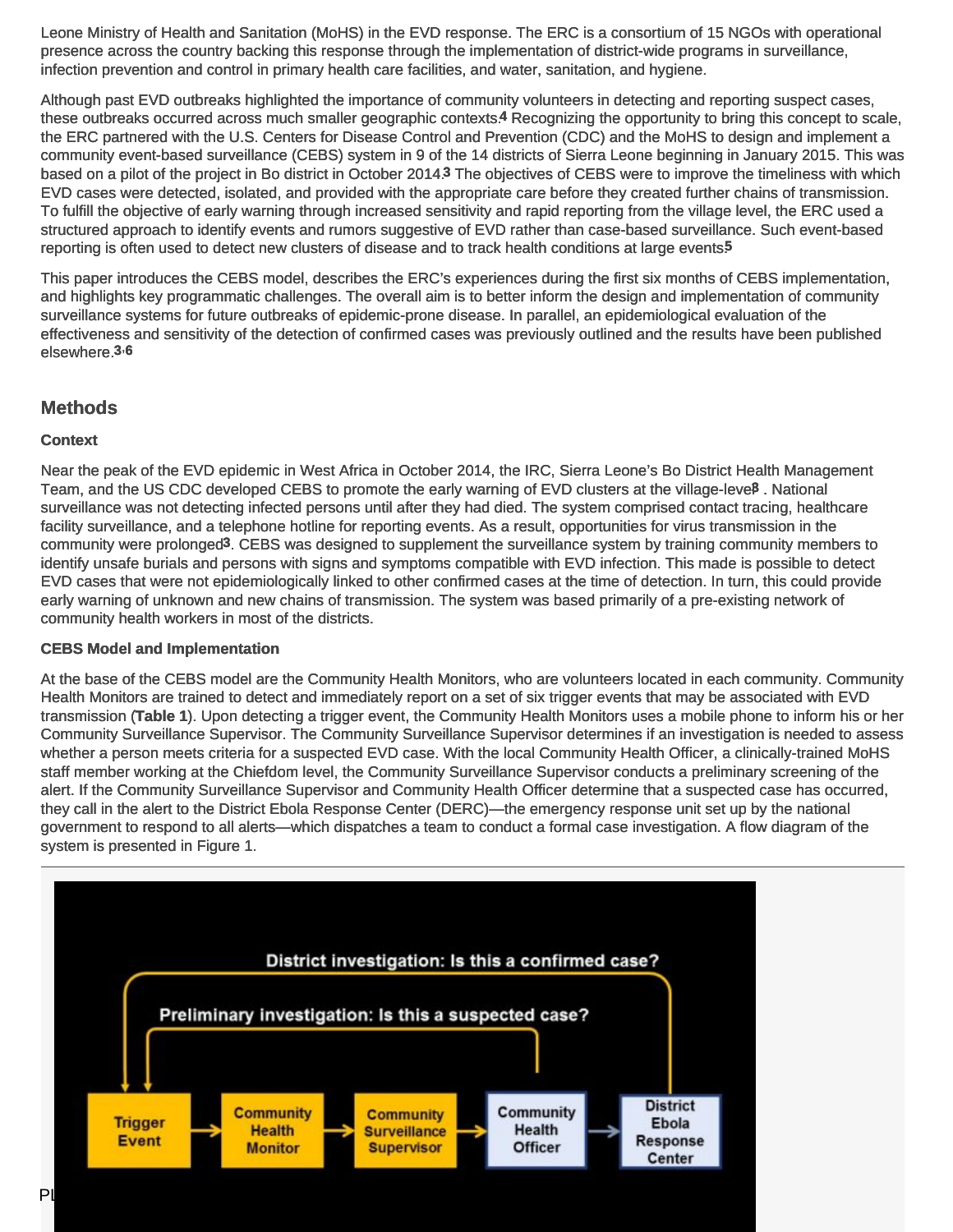| Table 1: Trigger Events Detected by Community Health Monitors |                                                                                                                                                                                                                         |  |  |  |  |
|---------------------------------------------------------------|-------------------------------------------------------------------------------------------------------------------------------------------------------------------------------------------------------------------------|--|--|--|--|
|                                                               | <b>Trigger Events</b>                                                                                                                                                                                                   |  |  |  |  |
|                                                               | Two or more family or household members become sick or die within a short period of time (less than seven days)                                                                                                         |  |  |  |  |
|                                                               | Anyone becomes sick or dies within three weeks of taking part in an unsafe burial or washing/touching a corpse                                                                                                          |  |  |  |  |
| 3                                                             | Any healthcare worker or traditional healer becomes sick or dies of an unknown cause                                                                                                                                    |  |  |  |  |
|                                                               | Any traveler (or recently returned traveler who is from that village) becomes sick or dies                                                                                                                              |  |  |  |  |
| 5                                                             | Anyone who was a contact of a suspect EVD case (whether or not they were being contact traced) becomes sick or dies                                                                                                     |  |  |  |  |
| 6                                                             | Any unsafe burial or washing of a dead body that took place in the village or surrounding community (this trigger event<br>would alert the surveillance and response team that there might be cases in the near future) |  |  |  |  |

The CEBS model was designed and piloted in 100 villages in Bo district by the IRC, Bo District Health Management Team, and CDC during November 2014 as a complement to the passive EVD surveillance activities ongoing at the time.**3** A consultative process involving participatory meetings with the Community Health Officers and Bo District Health Management Team was used to develop and refine the list of six trigger events to be detected by Community Health Monitors. The pilot findings were shared with the national MoHS in December 2014, who worked with IRC and CDC staff to develop a CEBS standard operating procedure to enable the ERC's support of implementation at the national level.

In January 2015, ERC partners began supporting the implementation of CEBS in 9 of the 14 districts of Sierra Leone. To ensure standardized implementation across districts, all ERC partners adhered to the same six-step implementation plan included in the CEBS standard operating procedures (**Table 2**). This plan included creating district CEBS management teams (comprised of representatives of the ERC partner organization, the District Health Management Team, and the DERC), training Community Health Monitors and Community Surveillance Supervisors, procuring motorbikes and mobile phones, and setting up Closed User Group phone networks in each district with the goal of having all nine districts fully operational by the first week of March 2015. Closed User Group networks enable calling at no costs to all persons in the network.

| <b>Table2:</b> Key Steps to CEBS Implementation |                                                                                                                                                                                                                                                    |  |  |  |  |
|-------------------------------------------------|----------------------------------------------------------------------------------------------------------------------------------------------------------------------------------------------------------------------------------------------------|--|--|--|--|
|                                                 | <b>Step</b>                                                                                                                                                                                                                                        |  |  |  |  |
|                                                 | Form a district CEBS management team consisting of representatives from the District Health Management Team, ERC partner, and other surveillance partners (e.g. CDC, WHO).                                                                         |  |  |  |  |
| 2                                               | Introduce CEBS to district stakeholders and secure endorsement.                                                                                                                                                                                    |  |  |  |  |
| 3                                               | Introduce CEBS to Chiefdom stakeholders, including traditional leaders, and secure endorsement.                                                                                                                                                    |  |  |  |  |
| $\overline{4}$                                  | Identify and train Community Surveillance Supervisors and Community Health Officers in each Chiefdom.                                                                                                                                              |  |  |  |  |
| 5                                               | Identify Community Health Monitors in each village in collaboration with traditional leaders. Community Health Officers and Community Surveillance Supervisors train the Community Health Monitors with support of district CE<br>management téam. |  |  |  |  |
| 6                                               | Establish a small team at the district level to plan and oversee CEBS data collection, analysis, and reporting.                                                                                                                                    |  |  |  |  |

The CEBS SOP recommended that one Community Health Monitor be selected per 50 households, while taking into consideration the geographic size and population density of each community. This ratio was based on the ratio used in the national Community Health Worker program.**7** Similarly, at least one Community Surveillance Supervisor was selected per Chiefdom (sub-district level), depending on Chiefdom size, population density, and number of Community Health Monitors. The selection criteria for Community Health Monitors were that they should be respected residents of their communities with previous experience in a role of responsibility within their communities (such as teachers), while ideal candidates for the role of Community Surveillance Supervisor would be individuals with some health-related work experience who are capable of supervising others and had a strong knowledge of the Chiefdoms they serve.

Sierra Leone has had a community health worker program since 2006, and thus there was already a network of community health workers who had been elected by their communities and were already providing health promotion and basic health services before the EVD outbreak. Whenever possible, the community health workers and their supervisors were selected to serve as Community Health Monitors and Community Surveillance Supervisors, as it was believed that community health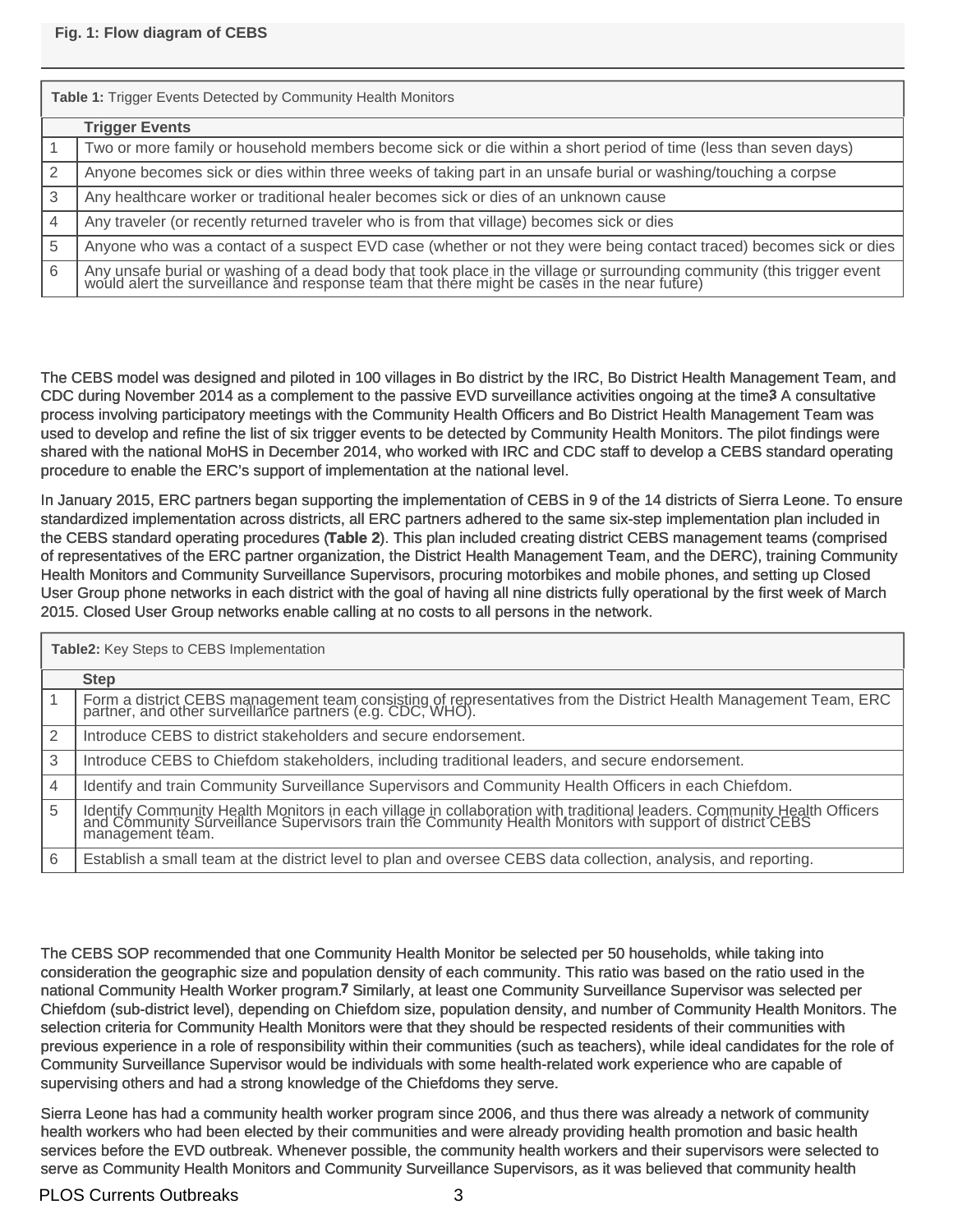workers had already built the level of rapport and trust within their communities that would be critical for the successful functioning of CEBS.

#### **Alert system, Data compilation, and Analysis**

Community Health Monitors immediately notified their Community Surveillance Supervisors of detected triggers by mobile phone. This initiated the investigation process involving the Community Surveillance Supervisors and Community Health Officers. Each Community Surveillance Supervisor completed a weekly CEBS Alert Log where each alert raised by their Community Health Monitors are recorded along with the resulting response actions. The data captured on this form include the date, time, trigger event, the type of each alert (classified as sickness, death, unsafe burial, or "other"), as well as the name, age, sex, and location of the individual(s) being reported as sick or deceased. The Alert Log also contains sections to document suspicious events detected by the Community Health Monitors that were not represented by one of the triggers (classified as "Trigger 7- Other"). The Community Surveillance Supervisors update these forms every time an alert is received and submit their forms to the district CEBS team at the end of each week. On a weekly basis, the team entered the data into an Excelbased reporting tool and submits it to the ERC coordinating unit for cleaning and compilation into a central database. For this evaluation, the central CEBS database was used to analyze the alerts generated by CEBS between March and August 2015. Descriptive analyses were conducted by disaggregating the total number of alerts by alert trigger event and type.

Each Community Surveillance Supervisor also keeps a Community Health Monitor Weekly Reporting Form where they track how often each Community Health Monitor reports to them and how many alerts they report. Each Community Health Monitor is expected to report to their Community Surveillance Supervisor at least once per week, even if they have not detected any alerts. This "zero reporting" feature indicates that the Community Health Monitor is active and looking for triggers in their community. Zero reporting was only feasible on a weekly basis as a double check. Daily zero reporting would have been overwhelming for Community Surveillance Supervisors. On the other hand, event reporting was immediate. This form is also submitted to the district CEBS team at the end of each week and a summary is submitted weekly to the ERC coordinating unit.

#### **Process Evaluation of CEBS**

In this evaluation, the routine data were used to analyze: (1) the proportion of Community Health Monitors reporting at least once per week and (2) the number of alerts reported by Community Health Monitors between March and August 2015 disaggregated by type and trigger. Between April and June 2015, the ERC, IRC, and CDC conducted a process evaluation of CEBS in the nine districts to evaluate how acceptable the CEBS structure was to Community Health Monitors, Community Surveillance Supervisors and other partners on the ground, in addition to knowledge and attitudes of Community Health Monitors and Community Surveillance Supervisors. The assessment included key informant interviews with approximately 50 Community Health Monitors, 27 Community Surveillance Supervisors, and 31 district stakeholders (such as District Health Management Teams, DERCs, and WHO). A semi-structured questionnaire was used to guide the interviews, which included quantifiable responses and open-ended questions. Due to the rapid nature of the assessment, Community Health Monitors and Community Surveillance Supervisors were selected using a purposive sample. We aimed to include at least two Chiefdoms that were close to, and far away from, the district capital in order to assess a variety of contexts. Quantitative interview data were aggregated and qualitative data were compiled for analysis.

#### **Ethical review**

This assessment was a part of a nonresearch public health response activity and thus did not undergo institutional review board review. In addition, we used only information that had already been collected for public health surveillance purposes, so informed consent was not obtained.

## **Results**

#### **Implementation Process**

Implementation began in January 2015 with the formation of the district CEBS teams, completion of the district- and Chiefdomlevel stakeholder meetings, and implementation planning (comprising steps 1 to 3 in Table 2). The purpose of the district- and Chiefdom-level stakeholder meetings was to secure endorsement from local leaders and encourage community ownership and participation in the program. The Community Health Monitor trainings began in mid-February and were completed in all nine ERC districts by the end of March. While the stakeholder meetings and trainings were ongoing, ERC partners began the process of procuring motorbikes and mobile phones and creating Closed User Groups to allow Community Surveillance Supervisors and Community Health Monitors to call each other free of charge. The process of working with telecommunication companies to establish large Closed User Groups was time-consuming. By August 2015, Closed User Groups had not been established in three of the nine districts. In place of Closed User Groups, Community Health Monitors and Community Surveillance Supervisors in these districts were provided with a monthly allowance of pre-paid phone credit. Delays were also experienced with the procurement, licensing, and registration of motorbikes. Motorbikes were fully procured and licensed in all nine operational districts by July 2015.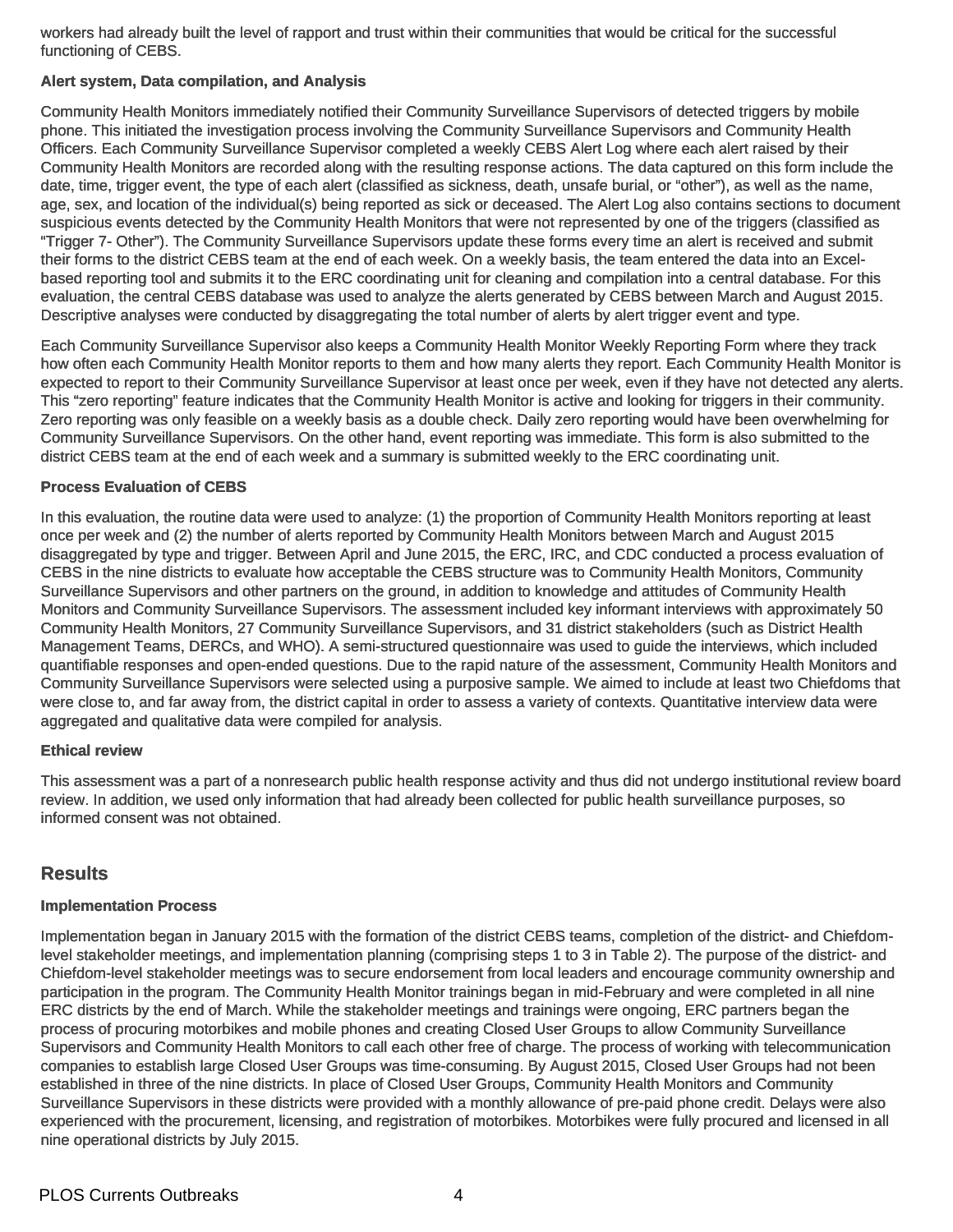#### **CEBS Coverage**

A total of 137 Community Surveillance Supervisors and 7,142 Community Health Monitors were trained across the nine districts to cover an estimated population of 3,981,665 (approximately 63% of the total projected population for Sierra Leone)<sup>8</sup> Across the nine districts, the average number of households overseen by a Community Health Monitor was 118 to 1, while the ratio of Community Health Monitors to Community Surveillance Supervisors was 52 to 1. The household coverage varied by district and ranged from 78 households per Community Health Monitor (in Kono and Kambia) to 184 households per Community Health Monitor (in Bombali). Similar variations exist in the number of Community Health Monitors per Community Surveillance Supervisors, which ranges from 24 Community Health Monitors per Community Surveillance Supervisor in Moyamba to 68 Community Health Monitors per Community Surveillance Supervisor in Bo and Kambia (**Table 3**).

| <b>Table 3: CEBS Coverage in ERC Districts</b> |                                       |                   |                               |                               |                                |                             |  |
|------------------------------------------------|---------------------------------------|-------------------|-------------------------------|-------------------------------|--------------------------------|-----------------------------|--|
| <b>District</b>                                | <b>Estimated</b><br><b>Population</b> | <b>Households</b> | <b>CSSs</b><br><b>Trained</b> | <b>CHMs</b><br><b>Trained</b> | <b>CHM:CSS</b><br><b>Ratio</b> | <b>Household: CHM Ratio</b> |  |
| Bo                                             | 654,142                               | 131,396           | 18                            | 1228                          | 68:1                           | 107:1                       |  |
| <b>Bombali</b>                                 | 494,139                               | 100,832           | 15                            | 548                           | 36:1                           | 184:1                       |  |
| Kailahun                                       | 465,048                               | 93,288            | 14                            | 676                           | 48:1                           | 138:1                       |  |
| Kambia                                         | 341,690                               | 68,640            | 13                            | 880                           | 68:1                           | 78:1                        |  |
| Kenema                                         | 653,013                               | 130,779           | 20                            | 1321                          | 66:1                           | 99:1                        |  |
| Kono                                           | 325,003                               | 65,130            | 15                            | 835                           | 56:1                           | 78:1                        |  |
| Moyamba                                        | 278,119                               | 55,752            | 17                            | 404                           | 24:1                           | 138:1                       |  |
| Pujehun                                        | 335,574                               | 67,000            | 12                            | 500                           | 42:1                           | 134:1                       |  |
| Tonkolili                                      | 434,937                               | 87,000            | 13                            | 750                           | 58:1                           | 116:1                       |  |
| Total or<br>average                            | 3,981,665                             | 842,756           | 137                           | 7,142                         | 52:1                           | 118:1                       |  |

CSS: Community Surveillance Supervisor; CHM: Community Health Monitor

#### **Community Health Monitor Reporting and CEBS Alerts**

Community Health Monitors in three districts (Moyamba, Pujehun, and Tonkolili) began reporting in March, five districts (Bo, Bombali, Kambia, Kenema, and Kono) began in April and May, and Community Health Monitors in Kailahun began reporting in June. Every district experienced an initial lag in reporting in their first month of operation, with increasing reporting coverage in the following months. The number of alerts reported by Community Health Monitors increase from 401 in March, when three districts were fully operational, to 1849 in June when all districts were operational. For the following two months, the number of alerts continued to increase to 2199 in July and 2330 in August (**Figure 2**).

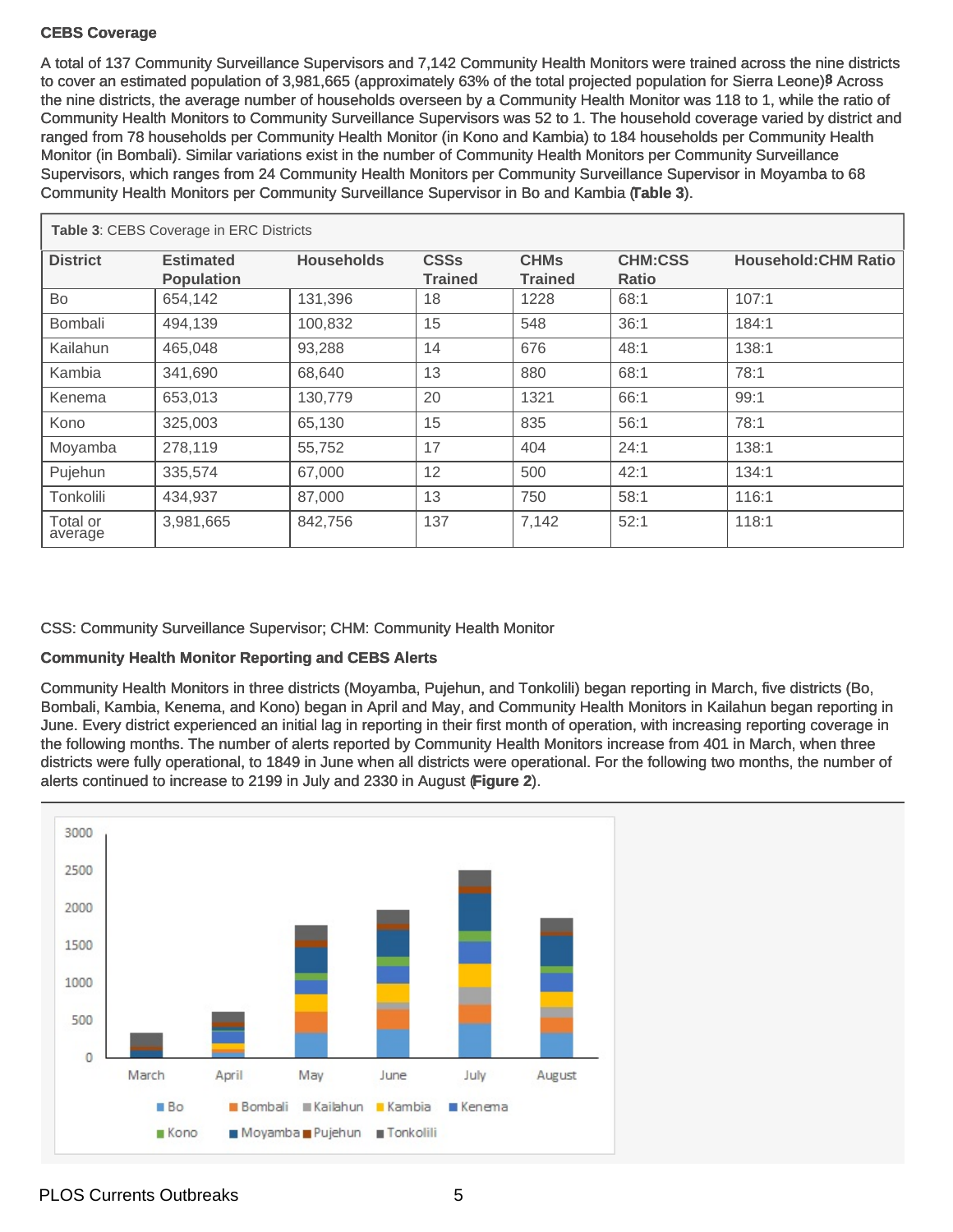The average proportion of Community Health Monitors reporting alerts or the absence of alerts at least once per week increased from March to May, decreased in June, and increased again through July and August. The June decrease can be attributed to the low percentage of Community Health Monitors reporting in Kailahun, the first month of Community Health Monitors reporting for that district. In August, 92% of Community Health Monitors across the nine districts reported alerts or a zero report at least once per week (**Table 4**).

| Table 4: Proportion of Community Health Monitors Reporting at least Once per Week, March-August 2015 |              |       |     |      |      |               |         |  |
|------------------------------------------------------------------------------------------------------|--------------|-------|-----|------|------|---------------|---------|--|
| <b>District</b>                                                                                      | <b>March</b> | April | May | June | July | <b>August</b> | Average |  |
| Bo                                                                                                   |              | 74%   | 92% | 96%  | 91%  | 93%           | 89%     |  |
| <b>Bombali</b>                                                                                       | —            | 80%   | 93% | 98%  | 98%  | 98%           | 93%     |  |
| Kailahun                                                                                             | —            |       |     | 28%  | 74%  | 85%           | 62%     |  |
| Kambia                                                                                               | —            | 64%   | 82% | 96%  | 94%  | 95%           | 86%     |  |
| Kenema                                                                                               |              | 54%   | 97% | 92%  | 96%  | 95%           | 87%     |  |
| Kono                                                                                                 | —            |       | 87% | 95%  | 95%  | 97%           | 93%     |  |
| Moyamba                                                                                              | 23%          | 63%   | 97% | 98%  | 94%  | 96%           | 78%     |  |
| Pujehun                                                                                              | 22%          | 53%   | 65% | 52%  | 74%  | 73%           | 56%     |  |
| Tonkolili                                                                                            | 70%          | 93%   | 97% | 92%  | 95%  | 93%           | 90%     |  |
| Average                                                                                              | 38%          | 69%   | 89% | 83%  | 90%  | 92%           | 82%     |  |

Of the 9,131 alerts generated in the period under review, 7,930 alerts (87%) represented deaths, while 1,183 (13%) represented illnesses (**Table 5**). 8,627 (94%) were reported as "Trigger 7- Other" meaning that the Community Health Monitor did not classified them as one of the six trigger events that Community Health Monitors were trained to detect. Among the 9,131 alerts, the most commonly reported of the six trigger events were "two or more sick/dead in same household" (n=194, 2.1%) and "sick/death among traveler" (n=158, 1.7%).

| Table 5: CEBS Alerts by Trigger Event and Alert Type, March-August 2015 |              |              |             |               |              |  |  |  |
|-------------------------------------------------------------------------|--------------|--------------|-------------|---------------|--------------|--|--|--|
| <b>Trigger Event</b>                                                    | <b>Death</b> | <b>Other</b> | <b>Sick</b> | Unsafe burial | <b>Total</b> |  |  |  |
| Two or more sick/dead in same household                                 | 132          | 0            | 62          | U             | 194          |  |  |  |
| Sick/death after unsafe burial/corpse washing                           | 54           | $\Omega$     | 5           | 0             | 59           |  |  |  |
| Sick/death among health worker/healer                                   | 40           | $\Omega$     | 18          | 0             | 58           |  |  |  |
| Sick/death among traveler                                               | 100          | 0            | 58          |               | 158          |  |  |  |
| Sick/death in contact of EVD case                                       | 16           | $\Omega$     | 12          | 0             | 28           |  |  |  |
| Unsafe burial/corpse washing                                            | 6            | $\Omega$     | $\Omega$    |               | 7            |  |  |  |
| Other                                                                   | 7582         | 17           | 1028        | 0             | 8627         |  |  |  |
| Total                                                                   | 7930         | 17           | 1183        |               | 9131         |  |  |  |

**Note:** Five of the six alerts identified through the unsafe burials trigger were classified as deaths under "alert type". It is unclear whether these alerts were actually for unsafe burials (in which case the alert type would be categorized incorrectly) or for deaths occurring after an unsafe burial (in which case the trigger event would be categorized incorrectly). Given this uncertainty and the impossibility to recode either alert type or trigger event with 100% certainty, no changes have been made to the data.

#### **Community Health Monitors and Community Surveillance Supervisor Interviews**

The rapid assessment of CEBS involved interviews with 50 Community Health Monitors, 27 Community Surveillance Supervisors and 31 stakeholders. We found that Community Health Monitors recalled, on average, three of the six trigger events. Twenty of 50 Community Health Monitors (40%) remembered between 1 and 3 triggers, while 24 Community Health Monitors (48%) remembered between 4 and 6 trigger events. As shown in **Figure 3**, some triggers were more frequently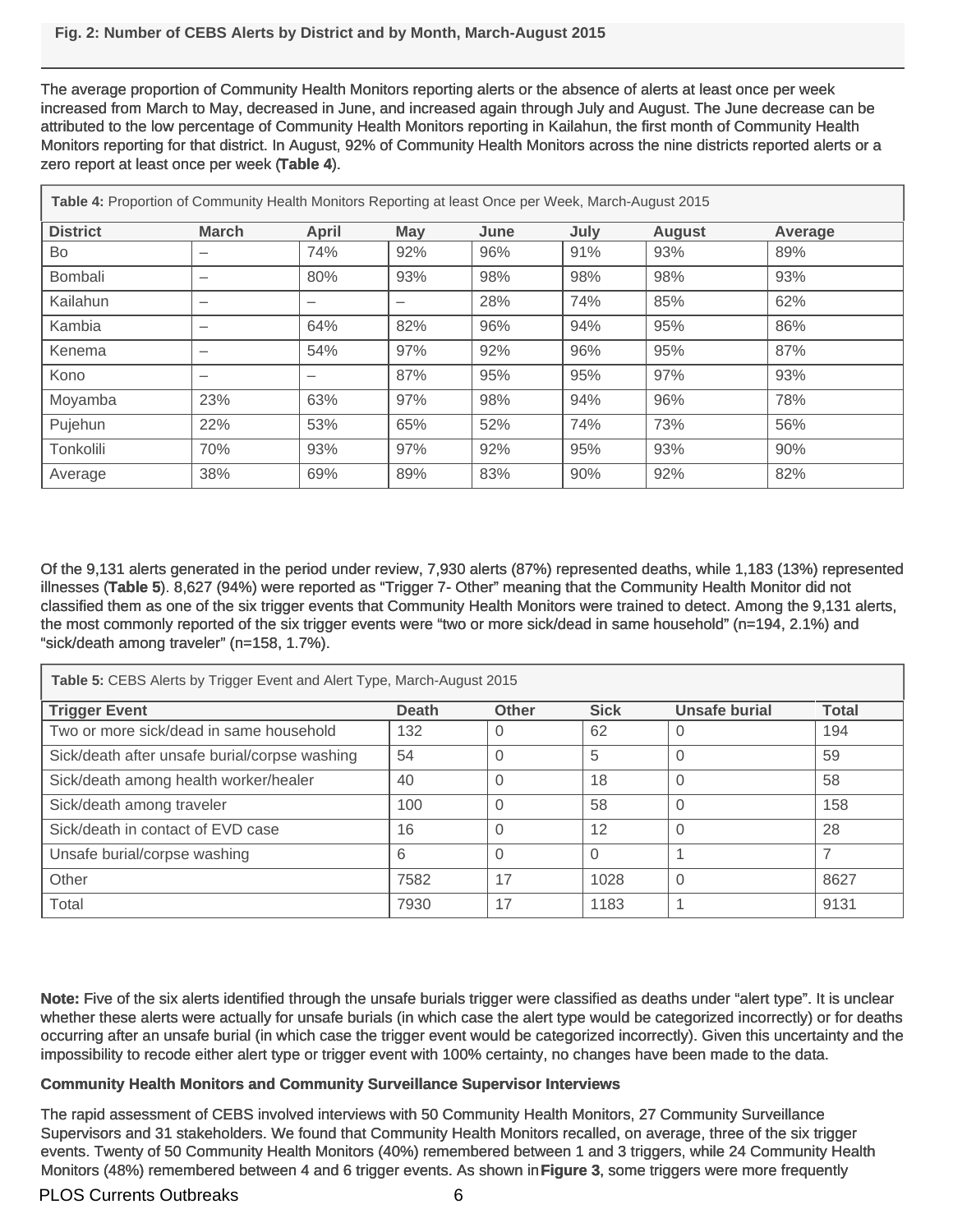recalled than others. The most commonly-recalled triggers were those concerning an illness or death among a traveler (35/50, 70%) and an illness or death among two or more members of the same household (33/50, 66%). The least frequently-recalled trigger was the occurrence of illness or death among a contact of an EVD case, which was only recalled by 14 (28%) Community Health Monitors.

All Community Health Monitors reported that they actively seek information about illnesses and deaths in their communities. Strategies mentioned by Community Health Monitors included visiting households, speaking to community leaders, or speaking with other key informants such as teachers and health care workers. Sixty-eight percent reported that their community supports their work. The 27 Community Surveillance Supervisors interviewed recalled an average of five of the seven actions they were trained to take when they receive an alert from a Community Health Monitors. The most common challenges Community Health Monitors and Community Surveillance Supervisors reported was the malfunction of the Closed User Group phone system and lack of motorbike.



**Fig. 3: Proportion of Community Health Monitors Who Recalled Each Trigger Event**

#### **Interviews with District Stakeholders**

Stakeholders interviewed included representatives from the District Health Management Team, such as District Medical Officers and District Surveillance Officers, as well as members of other district EVD response agencies, such as DERC Coordinators, WHO Field Coordinators, and CDC epidemiologists. Eighteen stakeholders (58%) had a general understanding of the structure and function of CEBS. Twenty-three stakeholders (74%) interviewed stated that CEBS had benefited their district through enhanced community engagement and/or increased detection of suspected EVD cases. Stakeholders discussed challenges and concerns related to CEBS. The need for strengthened coordination between CEBS and other EVD response activities in terms of the sharing of surveillance reports was the most frequently-cited challenge and was noted by 13 (42%) interviewees. The sustainability of CEBS—both financially and programmatically when the DERCs begin to scale down—was also a major concern that was noted in eight (26%) of the interviews.

# **Discussion**

Few surveillance systems in humanitarian emergencies are formally described and evaluated to assess efficiency and effectiveness**9**,**10**. This report attempts to assess the efficiency and implementation strategies of a national, disease-specific surveillance system. The rapid implementation of CEBS at a national scale in Sierra Leone was estimated to take two months to become fully operational by March 2015. In practice, the implementation process took six months and all nine districts began reporting alerts in June 2015, well after the peak in caseload. Although the planning and stakeholder meetings were timeconsuming, the findings of the field assessment interviews indicate that the program was well-received by Community Health Monitors, Community Surveillance Supervisors and community members. This community ownership was an important aspect of CEBS considering the sensitive nature in some communities of reporting EVD cases and events during the outbreak.

We note three main advantages of a community based surveillance system. First, monthly reporting is considered to be very high (>80%) for most months in operation. The first six months of implementation saw a steady increase in the percentage of Community Health Monitors reporting at least once each week and the number of alerts reported by Community Health Monitors. In August 2015, 92% of Community Health Monitors reported at least once each week to their Community Surveillance Supervisors, indicating that most Community Health Monitors were actively performing community surveillance and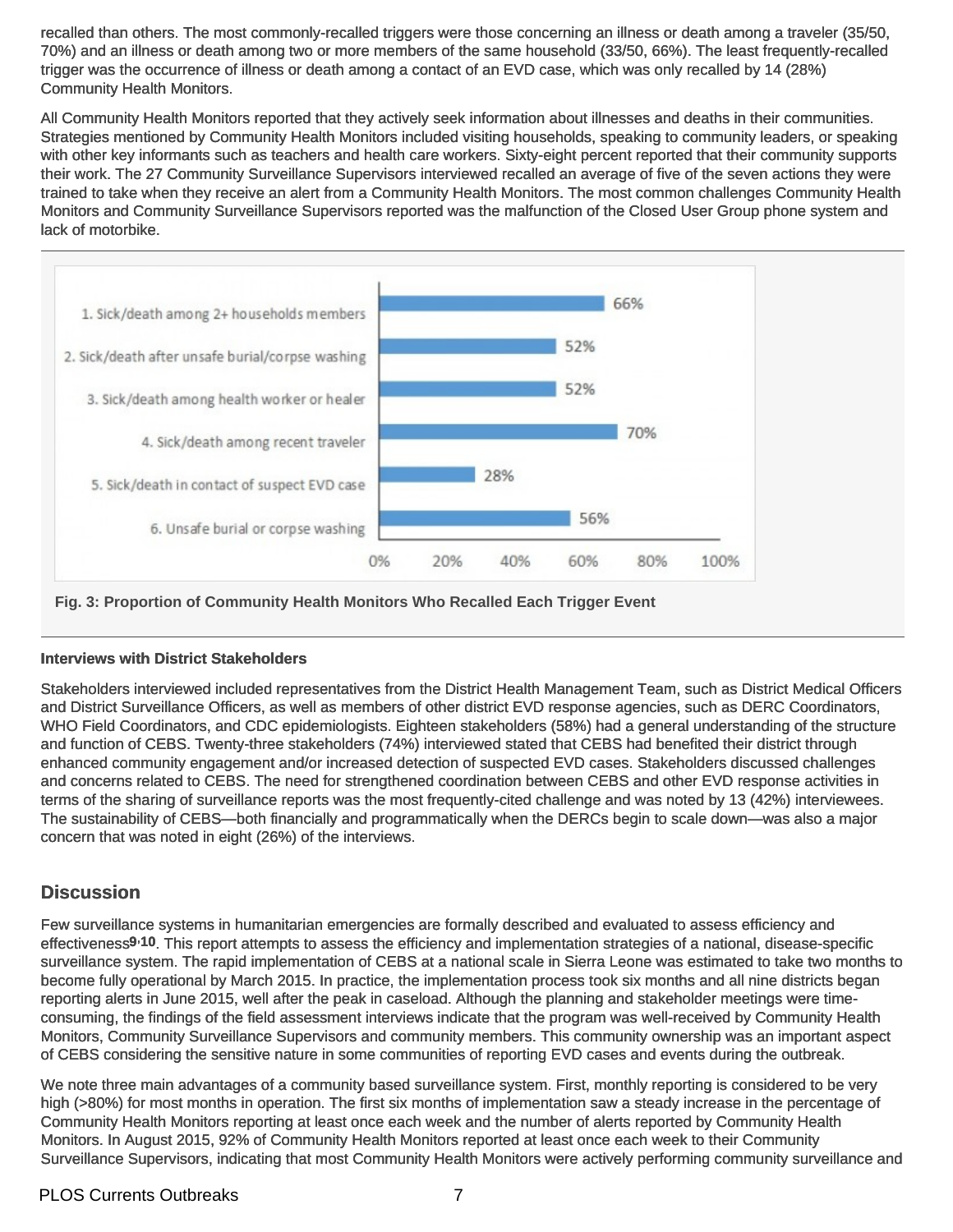are able to communicate with their Community Surveillance Supervisors. Second, reporting was consistent across time and geography. CEBS generated consistent surveillance information during periods of no- to low- transmission across districts when contact tracing was no longer active. This provided additional information to use to rule-out the presence of transmission during quiet periods. Third, the introduction of a community–based element to surveillance made a sufficient and satisfying linkage between communities and the overall EVD response. This was indicated by the satisfaction level of community members that was reported by Community Health Monitors.

Despite these advantages, there were three important weaknesses of the system. First, logistical delays proved to be the biggest challenge for CEBS implementation and resulted a delay in achieving geographical coverage goals until most districts were no longer documenting EVD cases. Issues with large-scale procurement of vehicles and the Closed User Group resulted in trained Community Health Monitors and Community Surveillance Supervisors who were unable to carry out their responsibilities effectively. The lack of communication and transportation may be responsible for the low number of alerts reported in the first three months of implementation. In a future crisis, it is advisable to search for preexisting sources transportation means and streamline the setup of Closed User Groups or distribution of mobile credit through a central source rather than a district-based approach in order to speed up the implementation process or prioritize procurement as a first step in implementation.

Second, the anticipated ratio of Community Health Monitors to population and Community Health Monitors to Community Surveillance Supervisors between districts was not consistently achieved. Partners were given flexibility within the SOP to establish the network of Community Health Monitors and Community Surveillance Supervisors themselves and took different approaches to doing so, with some districts using only pre-existing community health workers while others selected additional Community Health Monitors in areas that were not previously covered by a community health worker. To get the system running as quickly as possible, it was decided that some decisions would be decentralized and made at the district level, instead of the national level. Though the CEBS SOP recommended a ratio of one Community Health Monitor per 50 households, a ratio of one Community Health Monitor per 118 households was achieved across the nine districts. It is not known how much this higher ratio affected the Community Health Monitors' ability to detect trigger events in their communities.

Third, the distribution of trigger events favored deaths over live alerts. Eighty-seven percent of alerts reported by Community Health Monitors were for deaths, most of which were not a trigger event and were not alerted as deaths linked to EVD. Since early on in the EVD outbreak, the MoHS has required that all deaths, regardless of cause, be reported to DERCs in order for the body to receive a swab test for EVD and be buried safely by a trained burial team. Nationally, the requirement for reporting deaths has been widely and frequently communicated to the population. CEBS was not intended to serve as a reporting system for community deaths, but assumed this role as many Community Health Monitors either felt it was their responsibility to report all deaths or were required to by policies pertaining to safe burial. In many respects, this was a positive development, as community death reporting is a means to both monitor whether Community Health Monitors are staying active and the activity helped to confirm zero transmission in districts without transmission. However, our data cannot describe the validity or completeness of this death reporting. Clustering of illnesses and deaths (ie, trigger 1) was reported less frequently than anticipated. The low proportion of reporting sick alerts can be partially attributed to lack of clarity about who is considered "sick." Due to the prevalence of disease in Sierra Leone, illness is a daily occurrence in rural communities of Sierra Leone. Community Health Monitors may not consider a person to be sick unless they have severe or unusual symptoms. More refinement of this trigger is needed, as such indications of clustering are the major link to early warning of transmission at the community level. It is informative that during the rapid evaluation, most Community Health Monitors interviewed did not recall all six triggers. The challenges in trigger recall may be due, in part, to the lack of EVD transmission by the time CEBS became fully operational, resulting in a lack of Community Health Monitor exposure to these events, which were much more common during peak transmission during late 2014 and early 2015. This challenge may also indicate that there are too many triggers for Community Health Monitors to easily remember and the content may be too abstract. Notably, the most commonly-reported of the six trigger events, including illness or death among a traveler and an illness or death among two or more members of the same household, were also the most commonly reported triggers after "Trigger 7- Other". These two events are likely the easiest for Community Health Monitors to understand and the easiest to detect.

There are important limitations to this evaluation. While the population-to-Community Health Monitor ratios presented are useful in giving a broader view of the overall distribution of Community Health Monitors, they are not able to truly assess CEBS coverage through identifying which villages have Community Health Monitors and which villages do not. In addition, population ratios are based off of data from the 2004 census that have been extrapolated to 2014 based on expected annual population increases, which does not take into account migration between and within districts. The Community Health Monitors and Community Surveillance Supervisors interviewed during the field assessment were selected via purposive sampling due to time and logistical constraints that would have been posed by random sampling. However, we aimed for representation geographically within each district. In addition, the sampling fractions were small, with interviews being conducted with only 50 of the 7,050 Community Health Monitors (0.7%) and 27 of the 137 Community Surveillance Supervisors (20%).

# **Conclusion**

The implementation of CEBS has shown that a national system can be implemented at scale and that community volunteers are